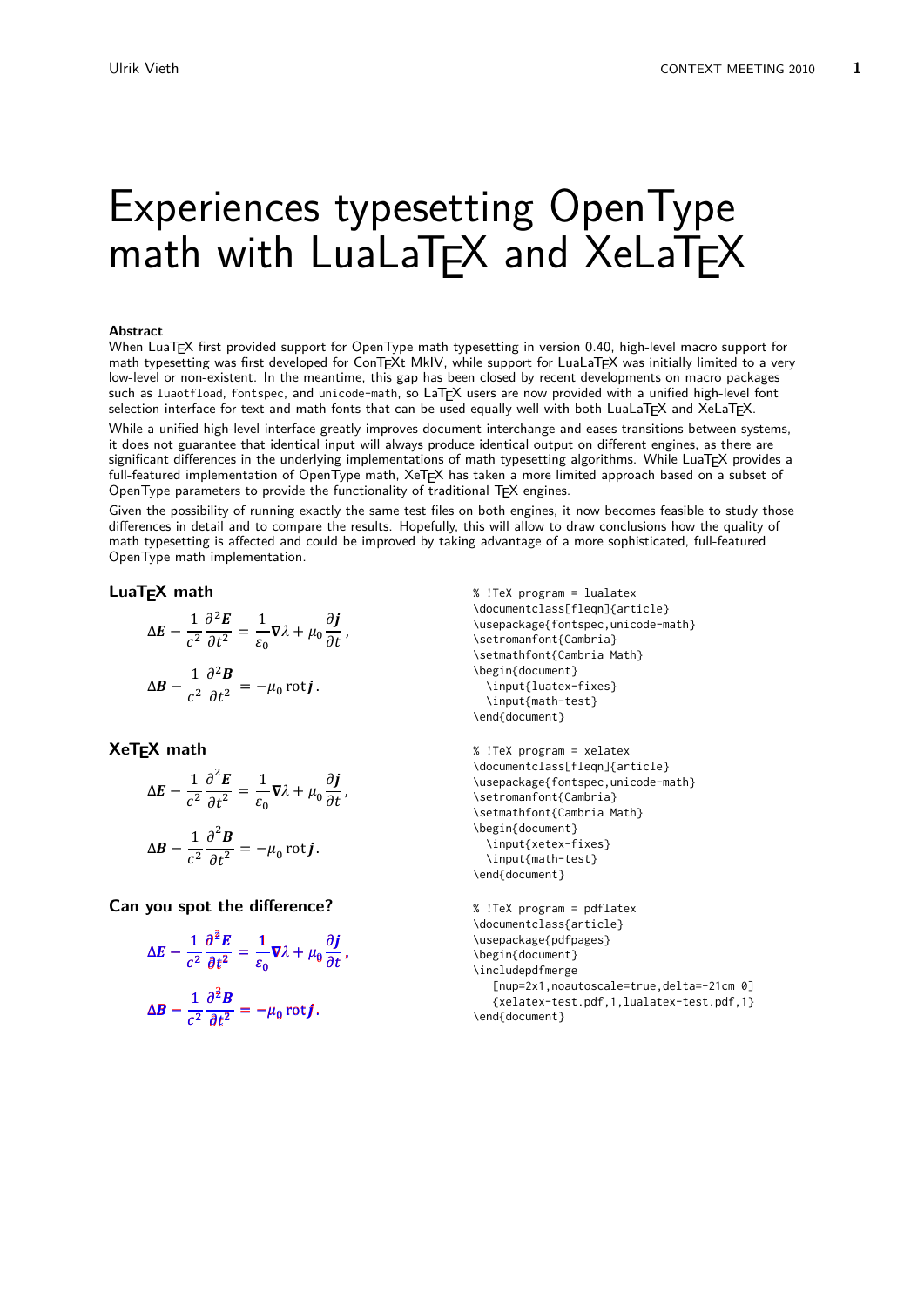## **Introduction**

In this paper, we will review the state of recent developments of new T<sub>F</sub>X engines and corresponding macro packages to support math typesetting with Unicode and OpenType math fonts, based on our experiences from testing the T<sub>E</sub>X Live 2010 pretest distribution [1].

In the first part, we will summarize the available choices of TEX engines and macro packages, as well as the available choices of math fonts, which can be used for testing OpenType math typesetting.

In the second part, we will report our experiences testing the various TEX engines, macro packages and fonts, and we will report our findings which kind of problems were encountered and how these problems were resolved or circumvented.

In the third part, we will analyze and compare the results of running identical documents through different TEX engines using different implementations of math typesetting algorithms, and we will try to draw conclusions how the quality of math typesetting is affected and could be improved.

# **Reviewing the state of OpenType** math support in T<sub>F</sub>X Live 2010

In recent years, many developments related to new TEX engines and corresponding macro packages and fonts have focused on providing support for Unicode and OpenType, not just for text typesetting, but also for math typesetting (which is still important as one of the traditional strong-holds of TFX).

#### **Unicode and OpenType math technology**

While the pre-history of Unicode text support dates back to the mid-1990s, most activities related to Unicode math support only became possible during the last few years, after a suitable font technology was developed as an extensions to the OpenType font format.

When the efforts to bring math into Unicode were started in the late 1990s by a consortium of scientific publishers, the original focus was on identifying math symbols and getting them accepted into Unicode [2, 3]. Once this was done, the focus shifted to developing a reference font implementation, the so-called STIX fonts, to provide the necessary glyph shapes [4].

While the STIX project was spending nearly a decade waiting for fonts to be designed, the lack of a suitable font technology for math typesetting was overlooked for a long time. While traditional TFX font formats supported math typesetting in their own way, they suffered from limitations and questionable design decisions [5].

On the other hand, mainstream font formats such as OpenType did not provide any support for the semantics of math typesetting.

Ironically, the lack of a suitable math font technology was only resolved when Microsoft started to develop support for MS Office 2007. Given their influence as a vendor controlling the OpenType font specification [6], they simply went ahead and created an extension of the OpenType font format containing a MATH table [7] and commissioned the design of Cambria Math as a reference implementation of an OpenType math font [8, 9]. In addition, they also developed a simplified math input language known as 'linear math' [10].

While there are sometimes strong reservations about accepting a vendor-defined file format, especially an unreleased one coming from Microsoft, developers of font tools such as FontForge [11] as well as developers of TEX engines were willing to accept OpenType math as a de facto standard, because it filled a need and also because it turned out to be well-designed.

Upon closer analysis, many concepts of OpenType math could be seen as obvious extensions or generalizations of traditional concepts of math typesetting in T<sub>E</sub>X [12]. Moreover, most OpenType math font parameters could be identified to have a direct correspondence to T<sub>F</sub>X math font parameters [13], which had also been carefully analyzed in previous studies [14, 15].

#### **OpenType math support in TEX engines**

When XeT<sub>E</sub>X first added OpenType math support in version 0.997 as of 2007 [16], it kept  $T_FX$ 's traditional math typesetting algorithms essentially unchanged and only used a small subset of OpenType font parameters to initialize the required TEX font parameters.

When LuaT<sub>E</sub>X also added OpenType math support in version 0.40 as of 2009 [17, 18, 19], it introduced a number of extensions and generalizations to T<sub>F</sub>X's math typesetting algorithms, aiming to provide a fullfeatured implementation of OpenType math.

As of TEX Live 2010, both new TEX engines supporting Unicode and OpenType math typesetting have been added to the mainstream distributions and have become widely available for using and testing the new features. However, their acceptance also depends on providing adequate macro package and font support.

**OpenType math support in macro packages** When XeTEX was first added to TEX distributions, it was easily accessible to LaT<sub>E</sub>X users with XeLaT<sub>E</sub>X. A highlevel font selection interface for text fonts was developed with the fontspec package [20, 21], which became widely used as a standard package for XeLaTFX.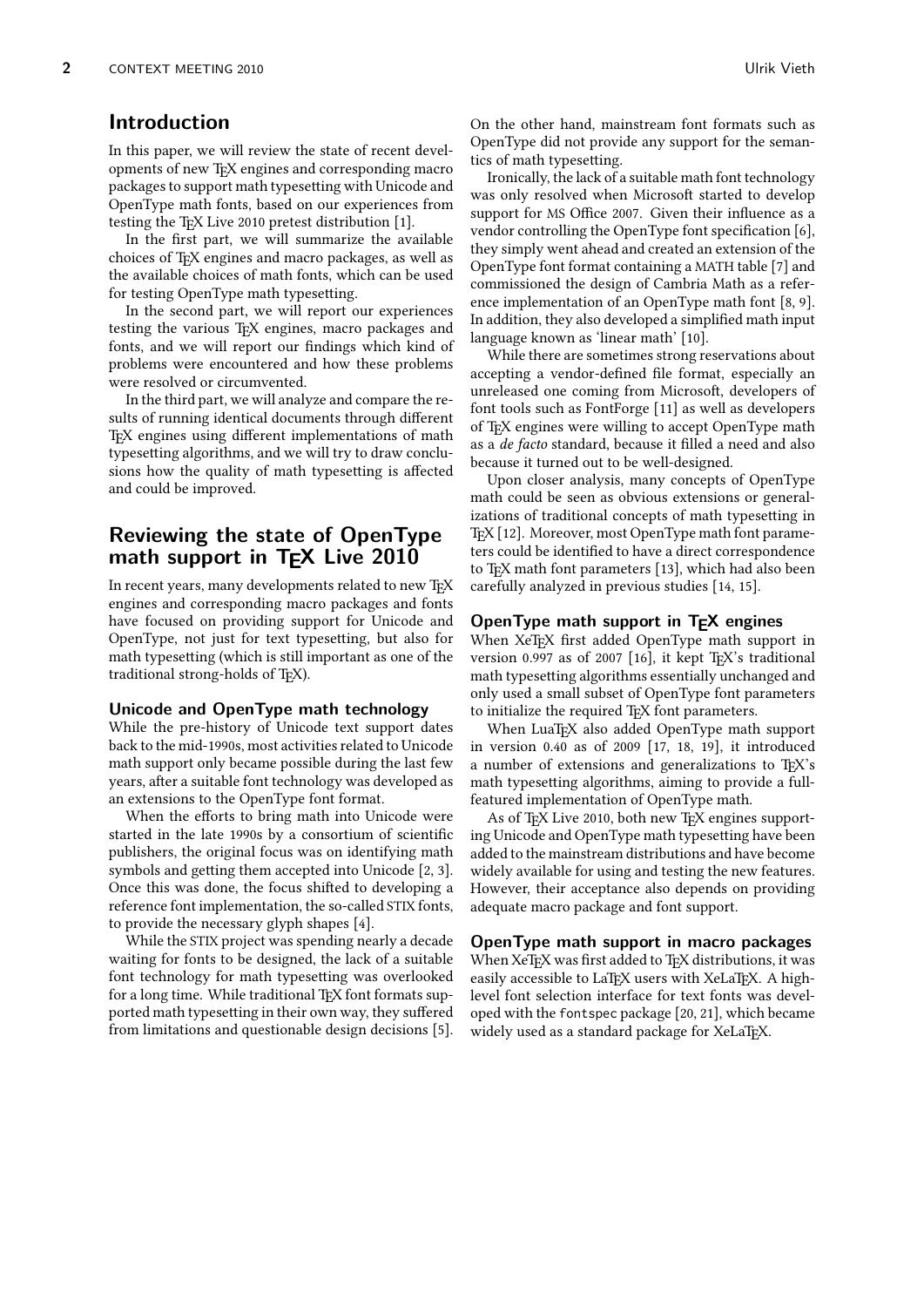When XeT<sub>F</sub>X added math support, a corresponding high-level font selection interface for math fonts was also developed with the unicode-math package [22], but unlike fontspec it wasn't released until recently.

When LuaT<sub>E</sub>X added math support, high-level macro support was initially developed for ConTEXt MkIV [23], while macro support for LuaLaT<sub>E</sub>X (or Plain LuaT<sub>EX</sub>) was initially limited to the luaotfload package [24], which provided only a low-level interface.

As of TFX Live 2010, LaTEX macro package support for Unicode and OpenType math typesetting has been much improved, as both the fontspec and unicodemath packages have undergone a complete rewrite, adding support for LuaLaT<sub>E</sub>X (based on luaotfload) to the code originally developed for XeLaTEX.

As a result, LaTFX users are now provided with a unified high-level font selection interface for text and math fonts [25] that can be used equally well with both XeLaT<sub>E</sub>X and LuaLaT<sub>E</sub>X.

Given this interface, selecting a different math font (such as Cambria Math) can be as easy as this:

```
\usepackage{fontspec,unicode-math}
\setmainfont[<options>]{Cambria}
\setmathfont[<options>]{Cambria Math}
```
Using the options of \setmathfont, a number of details of math typesetting can be easily configured, including the behavior of math alphabets (such as upright vs. italic for normal and bold, uppercase and lowercase, Latin and Greek), which will make it much easier to support the specific requirements of math typesetting in various fields of sciences [26].

#### **OpenType math fonts**

Regardless of font technology, developing math fonts has always been far from easy and choices of math fonts have always been severely limited. In this respect, the situation of OpenType fonts today is not much different from the situation of PostScript fonts in the 1990s. While there are countless choices of text fonts, there are only very few math fonts available, and even fewer of them are freely available.

As of mid-2010, we have the following choices of OpenType math fonts at our disposal:

- $\Box$  Cambria Math [8], the original reference math font, commissioned by Microsoft for Office 2007,
- $\Box$ Asana Math [27], a Palatino-like math font derived from a repackaging of the mathpazo fonts,
- XITS Math [28], a Times-like math font derived from a repackaging of the STIX fonts [29],
- Neo Euler [30], an upright math font derived from  $\Box$ Hermann Zapf's redesign of AMS Euler fonts [31].

Except for Cambria Math, all of these fonts all are freely available, either from CTAN (if already released) or from GitHub (if still under development).

As of TEX Live 2010, Asana Math and XITS Math are both included in the distribution, but Cambria Math and Neo Euler have to be obtained separately and need to be installed manually in your texmf-local tree.

Once installed, each of the fonts can be used in the same way, but the range of symbols and math alphabets available may differ significantly between fonts.

## **Experiences testing OpenType math support in TEX Live 2010**

Testing the functionality and quality of OpenType math typesetting implies testing a complex system, consisting of typesetting engines, macro packages and fonts (with embedded intelligence), which have to interact properly to produce the desired results.

Given the inherent complexity, there are a large number of problems which can occur, and most likely will occur, so we have to consider the possibilities of engine problems, macro problems, font problems and font loading issues.

#### **Problems with TEX engines**

Problems with TEX engines can be of several different kinds, ranging from fatal ones (such as unexpected crashes or malfunctions) to more subtle ones (such as hidden bugs in the math typesetting algorithms producing incorrect results).

Traditionally, TFX engines have enjoyed a reputation of being extremely robust and totally free of bugs. Unfortunately, such expectations no longer hold true when it comes to new TFX engines, which are under active development and which don't have the luxury of two decades of time to eliminate all possible bugs.

Engine problems of the fatal kind are therefore a very real possibility, which may even prevent or delay further testing until the problems can be resolved.

While testing the T<sub>E</sub>X Live 2010 pretest distribution, a number of problems were encountered for XeTFX on some 64-bit Linux platforms, resulting in crashes or malfunctions upon loading OpenType math fonts, which are likely to be caused by incompatibilities with external library dependencies.

Unfortunately, there was not enough time to debug these problems before the deadline for the TFX Live 2010 binaries, so the problems remain unresolved for now and need to be revisited eventually. As a workaround, it may be possible to use 32-bit binaries on 64-bit Linux platforms, which do not exhibit such problems.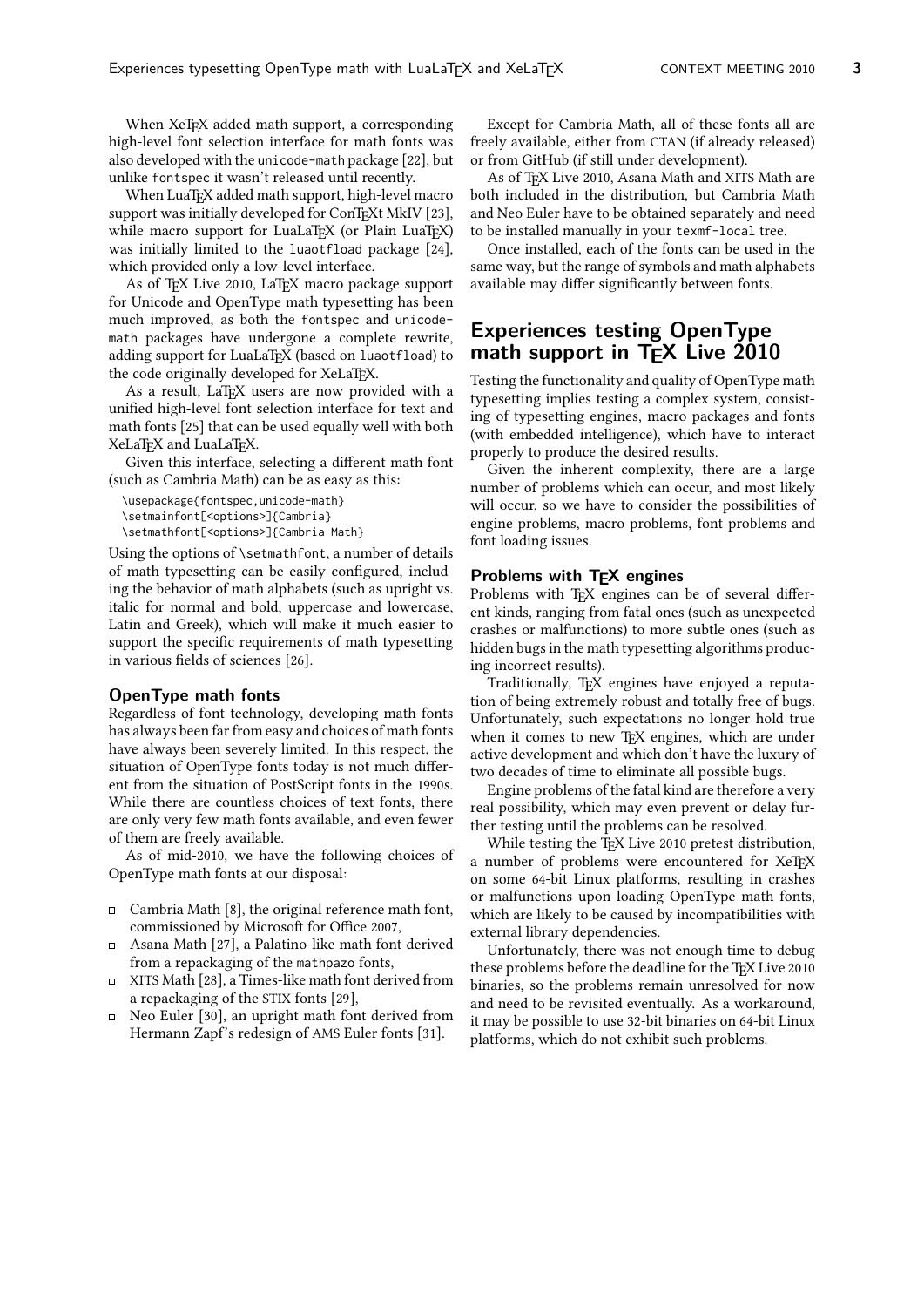$$
\gamma^{\alpha} \left( \frac{\hbar}{i} \partial_{\alpha} - q A_{\alpha} \right) \psi + m_0 c \psi = 0,
$$
  

$$
\gamma^{\alpha} \left( \frac{\hbar}{i} \partial_{\alpha} - q A_{\alpha} \right) \psi + m_0 c \psi = 0.
$$

Figure 1: Comparison of the size of delimiters in Asana Math for LuaTEX  $0.60 \times$  and LuaTEX 0.61. Due to a bug in the math typesetting algorithms, the extensible version of delimiters was applied too soon. (The example shows the Dirac equation from relativistic quantum mechanics.)

Engine problems of the more subtle kind were found in LuaT<sub>E</sub>X, when a bug was discovered for some math fonts (such as Asana Math), which resulted in applying the extensible version of delimiters before exhausting all available sizes of big delimiters. (An example of the incorrect behavior is illustrated in Figure 1.)

In the meantime, this bug has already been fixed in LuaT<sub>E</sub>X 0.61, but again it was too late to include the fix in TFX Live 2010 which still uses LuaTFX 0.60.x.

#### **Problems with OpenType font metrics**

Problems with OpenType fonts can also be of different kinds, ranging from fatal ones (such as containing malformed data structures causing TFX engines to crash) to more subtle ones (such as providing incorrect values of font metric parameters causing TEX engines to produce incorrect results). In addition, font problems can also include encoding issues or incorrect glyph shapes.

Font problems of the fatal kind did not occur while testing OpenType math fonts, but a similar kind of problem was recently reported for some OpenType text fonts. The problem was quickly addressed with a fix in LuaT<sub>EX</sub> 0.61 to make the font parsing algorithms more robust about handling unexpected values.

Font problems of the more subtle kind were found with incorrect parameter settings in the MATH table of Cambria Math and Asana Math, which caused LuaTEX to produce incorrect results.

The problem is related to the OpenType math parameter DisplayOperatorMinHeight, which is used in LuaT<sub>E</sub>X to determine the minimum size of displaystyle operators. If this parameter is incorrectly set too small in the font, displaystyle operators will appear in the same size as textstyle operators. (An example of the incorrect behavior is illustrated in Figure 2.)

As it turned out, the problem had already been found earlier when OpenType math support in LuaTEX was first tested with ConTEXt, and a workaround had been applied, but the same problem now reappeared when LuaT<sub>E</sub>X was tested with LuaLaT<sub>E</sub>X.

$$
\int_{F} \varepsilon_{0} \mathbf{E} \cdot d\mathbf{f} = \int_{V} \lambda dV, \quad \int_{F} \mathbf{B} \cdot d\mathbf{f} = 0,
$$
  

$$
\int_{F} \varepsilon_{0} \mathbf{E} \cdot d\mathbf{f} = \int_{V} \lambda dV, \quad \int_{F} \mathbf{B} \cdot d\mathbf{f} = 0.
$$



In ConTEXt, a patch for incorrect font parameters had been applied in the font loading code at the Lua level in font-pat.lua, but a similar patch was missing in luaotfload. Until this is fixed, a workaround to the same effect can be applied at the macro level by setting \Umathoperatorsize\displaystyle=13.6pt.

In any case, such kinds of patches for specific font parameter values only present a stop-gap solution until the actual fonts can be fixed. Whether or not this will be possible, critically depends on the cooperation of the font developer or distributor and may range between very quickly (for some open source projects) and next to impossible (for some commercial fonts).

#### **Problems with OpenType font shapes**

Font problems of yet another kind can occur when the assignment of glyph shapes to Unicode slots does not match the expectations, or when an incorrect font style is used for some glyphs.

One such problem was discovered for the partial differential symbol in Cambria Math and XITS Math. Since Unicode math provides a separate slot for a math italic version (U+1D715), one would expect the default slot (U+2202) to be reserved for the upright version, yet the Unicode font tables incorrectly happen to show an italic version in both slots and no upright version.

Given the confusion in the Unicode font tables, it is not surprising that several OpenType math fonts have inherited the same problem. Unfortunately, such font problems are unlikely to be fixed anytime soon.

|  | аа аа                                       | Cambria Math |
|--|---------------------------------------------|--------------|
|  | $\partial$ $\partial$ $\partial$ $\partial$ | XITS Math    |
|  | 9999                                        | Asana Math   |

Figure 3: Comparison of different font shapes of the partial differential symbol (upright, italic, bold upright, bold italic) as they appear in Cambria Math, XITS Math, and Asana Math. Besides the confusion of upright vs. italic there are also some obvious problems for some of the bold italic versions.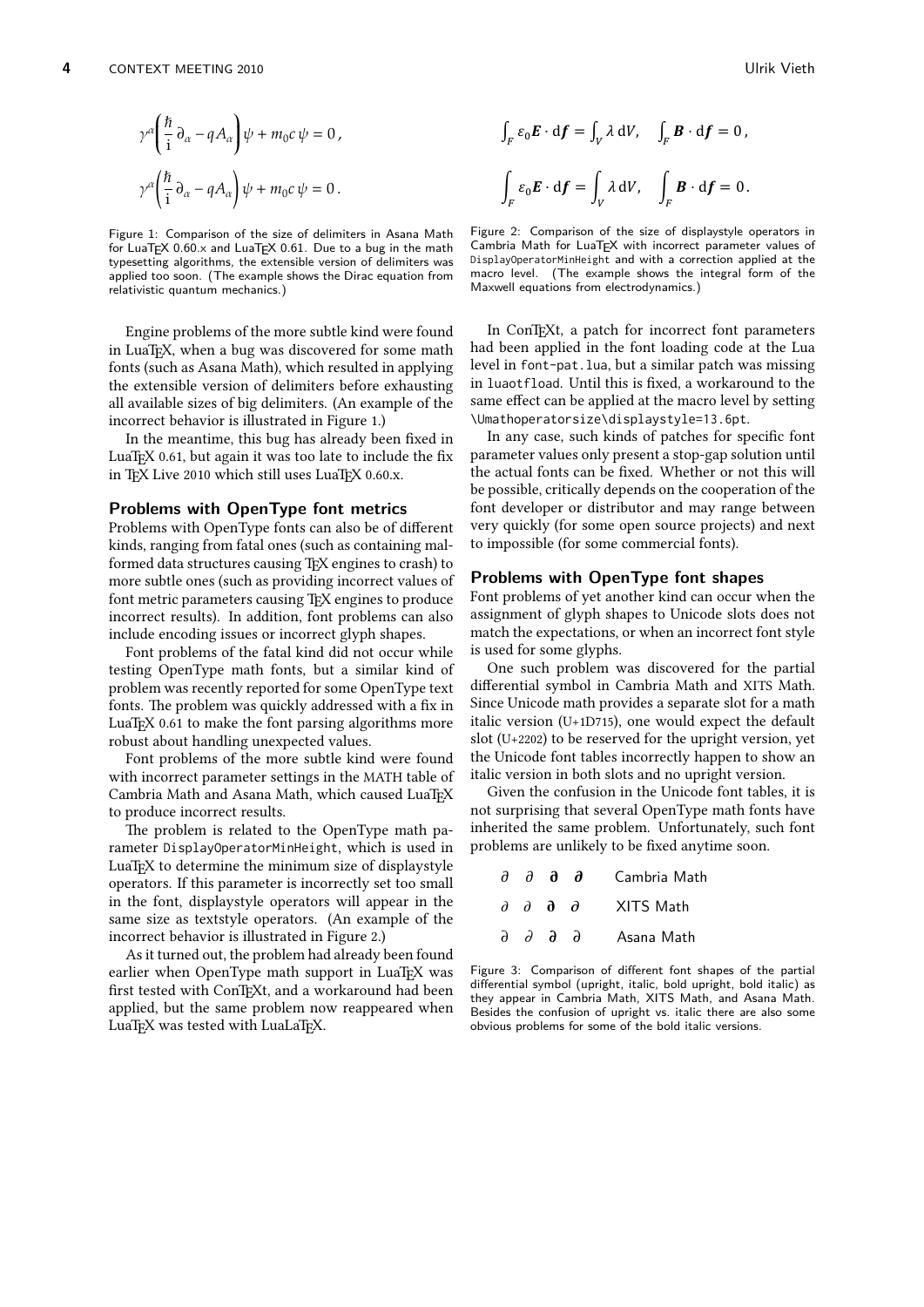## **Problems with TEX macro packages**

Problems with T<sub>E</sub>X (or Lua) macro packages are usually easy to fix. In the course of the TEX Live 2010 pretest, a number of such issues were found in luaotfload and unicode-math, which have already been fixed.

Only one issue has remained unresolved, which is related to the use of the \hbar macro. In a traditional LaT<sub>EX</sub> setting, \hbar is a macro which overlays the italic letter  $h$  with a bar accent from cmr to produce  $\hbar$ . By contrast, \hslash is a macro to access a ready-made glyph from the AMS fonts to produce  $\hbar$ .

In a Unicode math setting, only \hslash is assigned to a slot in an OpenType math font (U+210F), while there is no equivalent assignment for \hbar, which has somehow retained its original macro definition and still uses a glyph from cmr to create the overlay. For lack of a better solution, it would be better to define \hbar as an alias for \hslash in unicode-math.

Quite a different effect occurs in ConTEXt, where \hbar is interpreted as a diacritic text character (ħ) in upright shape (U+0127), which may be appropriate in text typesetting, but not necessarily in a math formula. As in unicode-math, it would be better to define \hbar as an alias for \hslash in ConTEXt as well.

#### **Problems caused by interactions between TEX macro packages and TEX engines**

Yet another kind of problem was discovered recently, which was caused by an interaction problem between macro packages and T<sub>F</sub>X engines, specifically between the unicode-math package and the XeT<sub>E</sub>X engine.

As it turned out, unicode-math allocated a new math family for the OpenType math font (such as family 4) while XeTEX (unlike LuaTEX) somehow still expected certain math font parameters to be taken from families 2 and 3 (as in traditional TFX engines).

As a result, the preloaded font metric parameters from cmsy and cmex were incorrectly used to determine the spacing of math instead of the font parameters from the OpenType math font.

A fix for this problem is still pending, but most likely it would involve changing the unicode-math package to account for different engine-specific behaviors of LuaTEX and XeTEX. As a workaround, we can apply a fix by reassigning the fonts in families 2 and 3 after loading an OpenType math font in family 4:

```
\ifxetex\everymath{
  \textfont3 = \textfont4
  \textfont2 = \textfont4
  \scriptfont2 = \scriptfont4
  \scriptscriptfont2 = \scriptscriptfont4
}\fi
```
#### **Font-loading problems**

Font-loading problems are usually easy to fix or avoid, once the cause of the problem has been understood. Nevertheless, such kinds of problems present a frequent source of frustration for unwary users, so it may well be useful to discuss our experiences regarding the font loading problems we encountered in the course of testing OpenType math with TFX Live 2010.

What is important here is to understand that different mechanisms are used to locate OpenType fonts in different TEX engines and macro packages.

In XeT<sub>F</sub>X, the fontconfig library is used to locate OpenType fonts, and this mechanism applies equally well for system fonts installed in the system font path as for fonts installed in your T<sub>E</sub>X Live distribution.

Depending on your installation, it may be necessary to adjust the fonts.conf config file to include the font directories in your texmf-dist or texmf-local tree, and to refresh the font cache with the fc-cache command. Once a font directory has been added to the search path, all kinds of font files will be found there, regardless of where the font files are located.

In LuaTEX, the kpathsea path searching library is used to locate fonts, which depends on the assignment of file extensions (such as \*.ttf or \*.otf) to different search paths. As a result of this, cambria.ttc will only be found in the fonts/truetype tree, while euler.otf will only be found in the fonts/opentype tree.

In addition to that, ConTEXt and luaotfload on LuaTEX use yet another font-loading mechanism based on a file cache implemented in Lua, which circumvents the kpathsea library completely. System fonts outside the TEXMF tree will be located using the fonts.conf config file to look up the font directories, but without using the the fontconfig library. Once a font directory has been added to the file cache, all kinds of font files will be found there, regardless of where the fonts are located, similar to the fontconfig library.

## **Comparing and testing the quality of OpenType math typesetting**

To proceed with a study the quality of OpenType math font support as of T<sub>F</sub>X Live 2010, we have the following choices of typesetting engines and macro packages at our disposal (disregarding Plain LuaTFX and XeTFX which only provide low-level support):

- □ LuaTEX with ConTEXt MkIV
- □ LuaTFX with LuaLaTFX
- $\Box$  XeT<sub>E</sub>X with XeLaT<sub>E</sub>X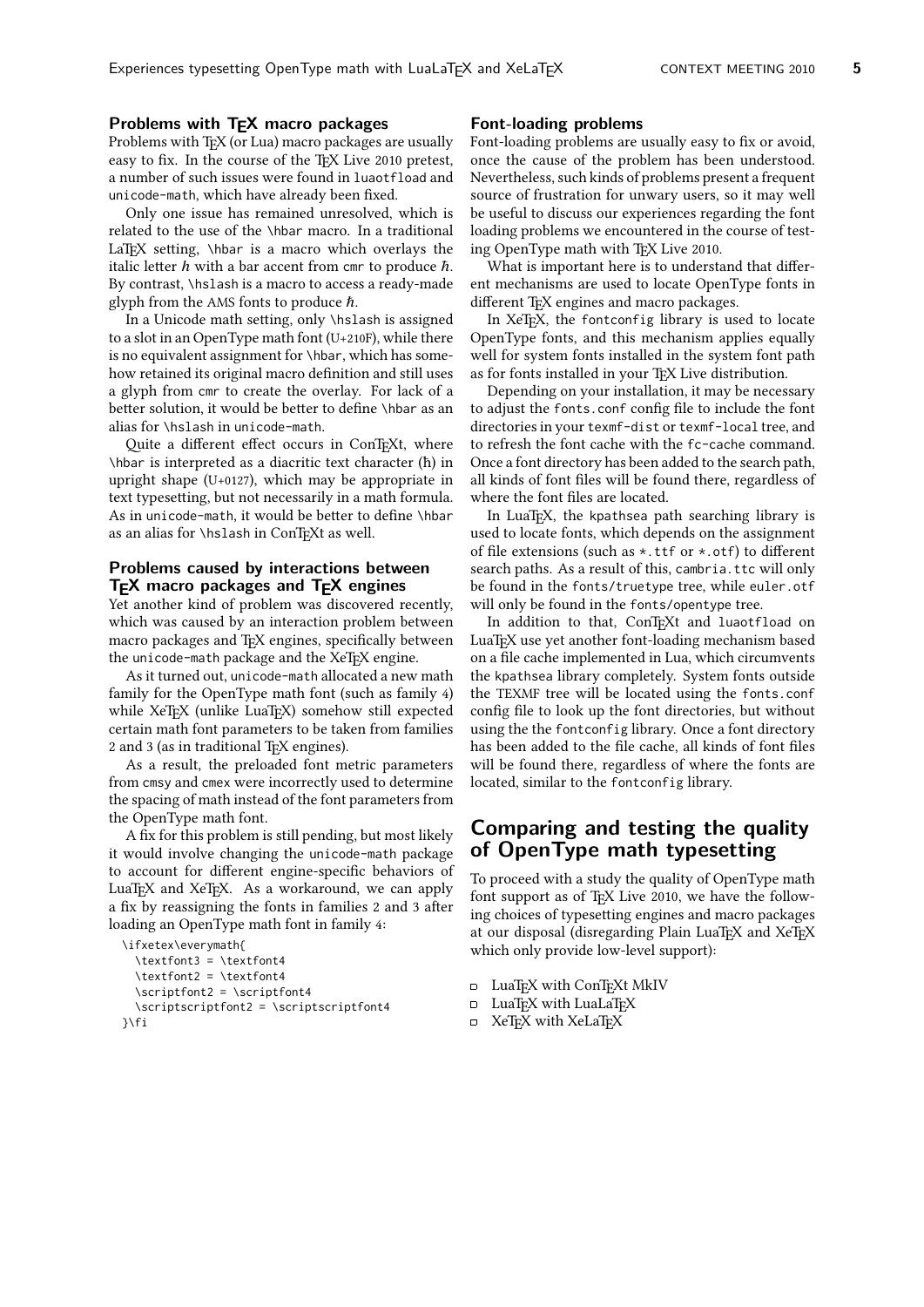While both LuaLaT<sub>E</sub>X and ConT<sub>E</sub>Xt share the same T<sub>E</sub>X engine and the same implementation of math typesetting algorithms, they differ in their high-level user interface and also in the intermediate levels of font loading code (such as luaotfload).

While both LuaLaTFX and XeLaTFX share the same user interface of unicode-math and fontspec, they are based on different TEX engines, LuaTEX and XeTEX, which differ significantly in their implementations of math typesetting algorithms.

Comparing the results of LuaLaTEX and ConTEXt should not be expected to expose any differences in the output from identical math typesetting algorithms, but if there are any differences, a closer analysis should help to detect bugs or inconsistencies in the different macro packages and/or in the font loading code.

Comparing the results of LuaLaT<sub>EX</sub> and XeLaT<sub>EX</sub>, however, should indeed be expected to expose some differences in the underlying typesetting algorithms. Hopefully, an analysis of these differences should allow to draw conclusions how the quality of math is affected and could be improved by taking advantage of a fullfeatured implementation of OpenType math.

#### **Testing a sampling of OpenType math**

When we began testing OpenType math support with T<sub>E</sub>X Live 2010, we didn't have time to do systematic and comprehensive testing, which would have been a very time-consuming and tedious task.

Instead, we wanted to get some quick impressions how well OpenType math support worked and if it would be ready for practical use, so we concentrated on testing just a sampling of mathematical notations. Given our personal background in typesetting mathematical physics, we started by creating a sample test document containing a selection of famous equations from various fields of physics, sampling various kinds of mathematical notations.

In addition to testing the available choices of TEX engines and macro packages, we also wanted to test a sampling of the available OpenType math fonts, so we proceeded to typeset identical copies of our test files with different TEX engines and with different choices of math fonts for each of Cambria Math, XITS Math, Asana Math, and Neo Euler.

Some examples of typesetting such test pages with different fonts are shown in Figures 8–11, except that each font sample was usually typeset at least twice with LuaLaT<sub>E</sub>X and XeLaT<sub>E</sub>X.

In some cases, we also tested an additional version with ConTEXt MkIV, but unfortunately we had to use a modified version of our test files in such cases.

$$
\Delta\phi(r)=\frac{\partial^{\frac{3}{2}}\phi}{\partial x^2}+\frac{\partial^{\frac{3}{2}}\phi}{\partial y^2}+\frac{\partial^{\frac{3}{2}}\phi}{\partial z^2}.
$$

the definition of the Laplace operator in vector analysis.)<br> Figure 4: Comparison of math typesetting from XeLaTEX (red) and LuaLaTEX (blue) using Cambria Math. (The example shows

$$
R^{\mu\nu}-\frac{1}{2}Rg^{\mu\nu}+A g^{\mu\nu}=-\frac{8\pi G}{c^2}M^{\mu\nu}.
$$

1 the Einstein field equation from general relativity.) Figure 5: Comparison of math typesetting from XeLaT<sub>E</sub>X (red)<br>and LuaLaT<sub>E</sub>X (blue) using Cambria Math. (The example shows<br>the Einstein field equation from general relativity.) and LuaLaTEX (blue) using Cambria Math. (The example shows

#### **Analyzing large-scale effects**

Comparing the different versions for the same font typeset with different engines or macro packages may reveal significant differences at various scales.

If there are any unexpected large-scale effects, such as using different sizes of delimiters or operators, it is usually easy to spot them simply by visual inspection. In most cases, such obvious differences will turn out to be unintentional and tend to indicate problems or bugs, such as those discussed earlier in this paper.

#### **Analyzing small-scale effects**

Once we have applied all the necessary workarounds and bug fixes to eliminate the unexpected large-scale effects, only small-scale effects should remain, affecting tiny micro-typographic details, which may be hard to see without closer inspection.

In order to the study the small-scale effects in more detail, we created another set of more sophisticated test files using PDF overlays between different versions of the same document using different colors.

These overlays were generated with PDFLaTFX using the pdfpages package as follows:

```
\documentclass[a4paper]{article}
\usepackage{pdfpages}
```
\begin{document} \includepdfmerge[nup=2x1,noautoscale=true, delta=-21cm 0] % width of A4 paper {xelatex-test.pdf,1,lualatex-test.pdf,1, ... xelatex-test.pdf,n,lualatex-test.pdf,n} \end{document}

This setup will put each page of the LuaLaT<sub>E</sub>X test file on top of the corresponding page of the XeLaTEX test file. For improved visibility, colors should be chosen in such a way that the darker colors (such as black or blue) will appear on top of the brighter colors (such as red). In our example illustrations we have usually used red for XeLaTEX overlaid by blue for LuaLaTEX.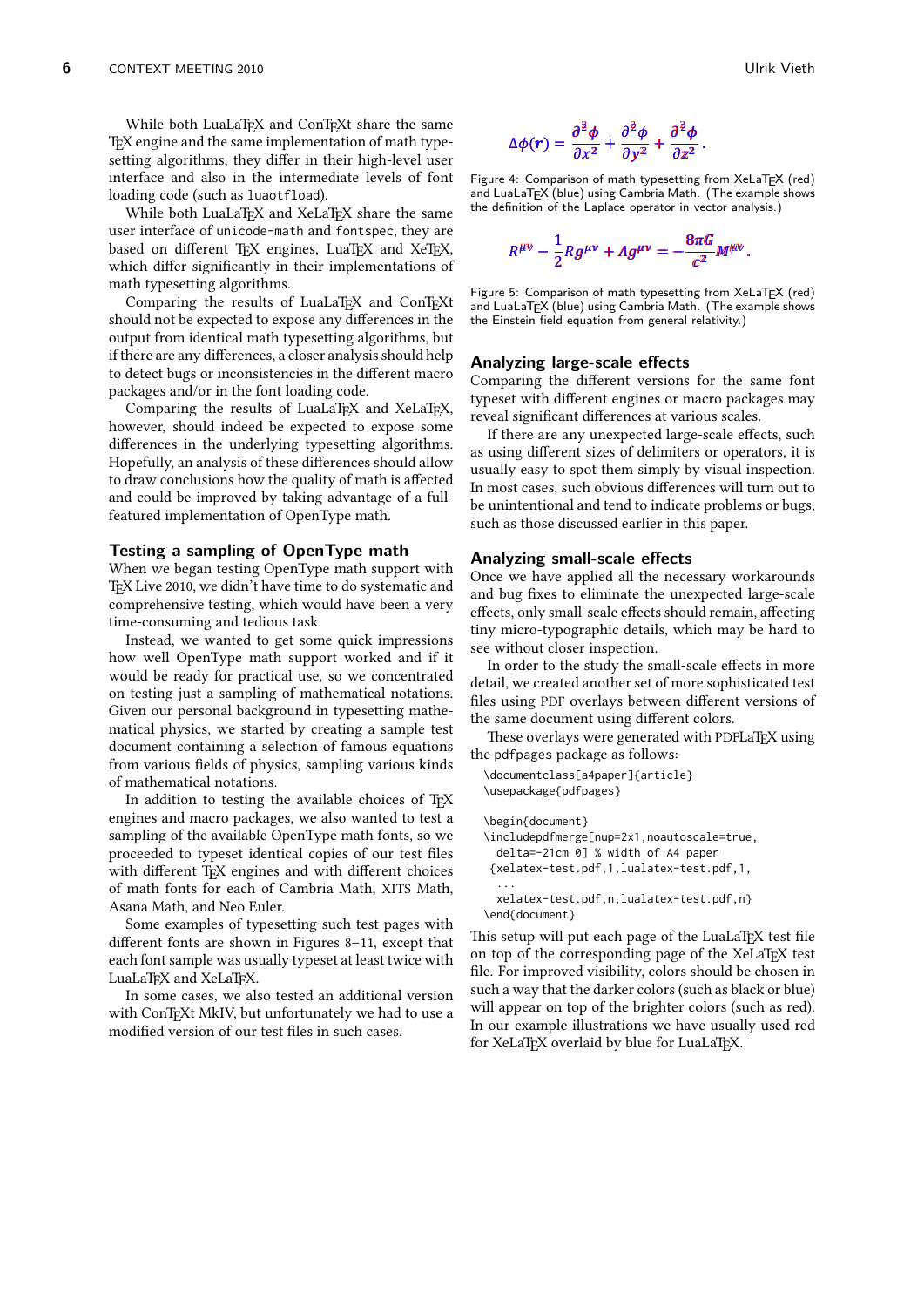$$
\Delta\phi(r)=\frac{\partial^2\phi}{\partial x^2}+\frac{\partial^2\phi}{\partial y^2}+\frac{\partial^2\phi}{\partial z^2}.
$$

1 to circumvent inconsistent placement of superscripts. Figure 6: Comparison of math typesetting from XeLaTEX (red)<br>and LuaLaTEX (blue) after applying a workaround for XeLaTEX<br>to circumvent inconsistent placement of superscripts. and LuaLaTEX (blue) after applying a workaround for XeLaTEX

$$
R^{\mu\nu}-\frac{1}{2}Rg^{\mu\nu}+A g^{\mu\nu}=-\frac{8\pi G}{c^2}M^{\mu\nu}.
$$

1 to circumvent inconsistent placement of superscripts. Figure 7: Comparison of math typesetting from XeLaT<sub>E</sub>X (red)<br>and LuaLaT<sub>E</sub>X (blue) after applying a workaround for XeLaT<sub>E</sub>X<br>to circumvent inconsistent placement of superscripts. and LuaLa $\mathsf{T}_{\mathsf{E}}\mathsf{X}$  (blue) after applying a workaround for XeLa $\mathsf{T}_{\mathsf{E}}\mathsf{X}$ 

#### **Analyzing the results of overlays**

Once we have generated overlays of the results from typesetting the same equations with different engines, it is easy to detect if any differences occur. However, it is far from easy to understand how these differences come about and what their implications might be.

In our first series of tests, we originally noticed some very significant differences in vertical spacing around fraction bars. Once we detected the problem of XeTFX incorrectly using the preloaded set of font parameters and applied a workaround, most differences in vertical spacing disappeared and only few remained.

In our second series of tests, only relatively few differences remained. Moreover, the remaining effects only appeared for some fonts and not for others. While there were hardly any effects on vertical spacing for XITS Math, there were some notable differences in the placement of scripts for Asana Math or Cambria Math, as illustrated in Figures 4–5.

Upon closer inspection, we eventually found that the differences only affected some letters within an equation, but not all of them. There were no differences on letters without ascenders or descenders (as in  $x_0$ ) or  $x^2$ ), while there were differences for superscripts on letters with ascenders (as in  $\partial^2$ ) and also for subscripts on letters with descenders (as in  $\mu_0$ ). The cause of this problem isn't clear yet, but it most likely indicates an unresolved engine problem in XeTFX.

In our third series of tests, the remaining effects on vertical spacing could be eliminated completely after we applied a workaround for the placement of scripts, and only some effects on horizontal spacing remained, as illustrated in Figures 6–7.

The remaining effects on horizontal spacing are most likely related to different interpretations of OpenType glyph metrics in different T<sub>E</sub>X engines (such as italic corrections and math kerning [18]), which certainly will have an effect on the quality of math typesetting, but only on a very small scale.

#### **Summary and Conclusions**

In this paper, we have reported our experiences, findings and observations from testing OpenType math support in TFX Live 2010 with different TFX engines, macro packages and fonts.

When we set out, we expected to gain some insights how the quality of math typesetting was affected by the use of additional font parameters in a more sophisticated implementation of OpenType math support.

In the end, however, it turned out that most of the differences were actually caused by unresolved bugs in both macro packages and T<sub>F</sub>X engines, while the use of additional math font parameters appears to be largely irrelevant for our selection of test cases.

It was only by direct comparison with LuaTEX that some long-standing bugs or inconsistencies in XeTEX engine and the unicode-math package could be found. Without a suitable baseline reference, it is obviously hard to tell if the spacing of math is exactly right or just slightly wrong, so it is not surprising that minor inconsistencies went unnoticed for a long time.

Once we applied workarounds or fixes for the problems we discovered, the remaining differences between different TEX engines turned out to be much smaller than expected and only affected the horizontal spacing, but no longer the vertical spacing.

Given the scale of the remaining effects, our studies regarding the quality of math typesetting in different TEX engines remain inconclusive for now. Both engines can produce very similar results, but XeTEX will do so only after applying a number of fixes and workarounds to arrive at what LuaT<sub>F</sub>X will do by default.

#### **Acknowledgements**

The author would like to thank the developers involved in math-related TFX engines, macro packages and fonts for their assistance and feedback during the testing of OpenType math font support in T<sub>E</sub>X Live 2010.

In particular, Will Robertson (unicode-math), Khaled Hosny (luaotfload), Taco Hoekwater (LuaTEX), Hans Hagen (ConTEXt), Jonathan Kew (XeTEX), Karl Berry and Peter Breitenlohner (TEX Live 64-bit Linux binaries) contributed to our testing and problem solving efforts in one way or another.

Fortunately, we were able to discover and eliminate a number of bugs before the deadline of TEX Live 2010 pretest. Unfortunately, not all known issues could be resolved in time, so some problems remain to be fixed in future releases. While such fixes for macro packages and fonts can be issued through the TFX Live update mechanism at any time, fixes for T<sub>F</sub>X engines may be delayed until next year's TFX Live release.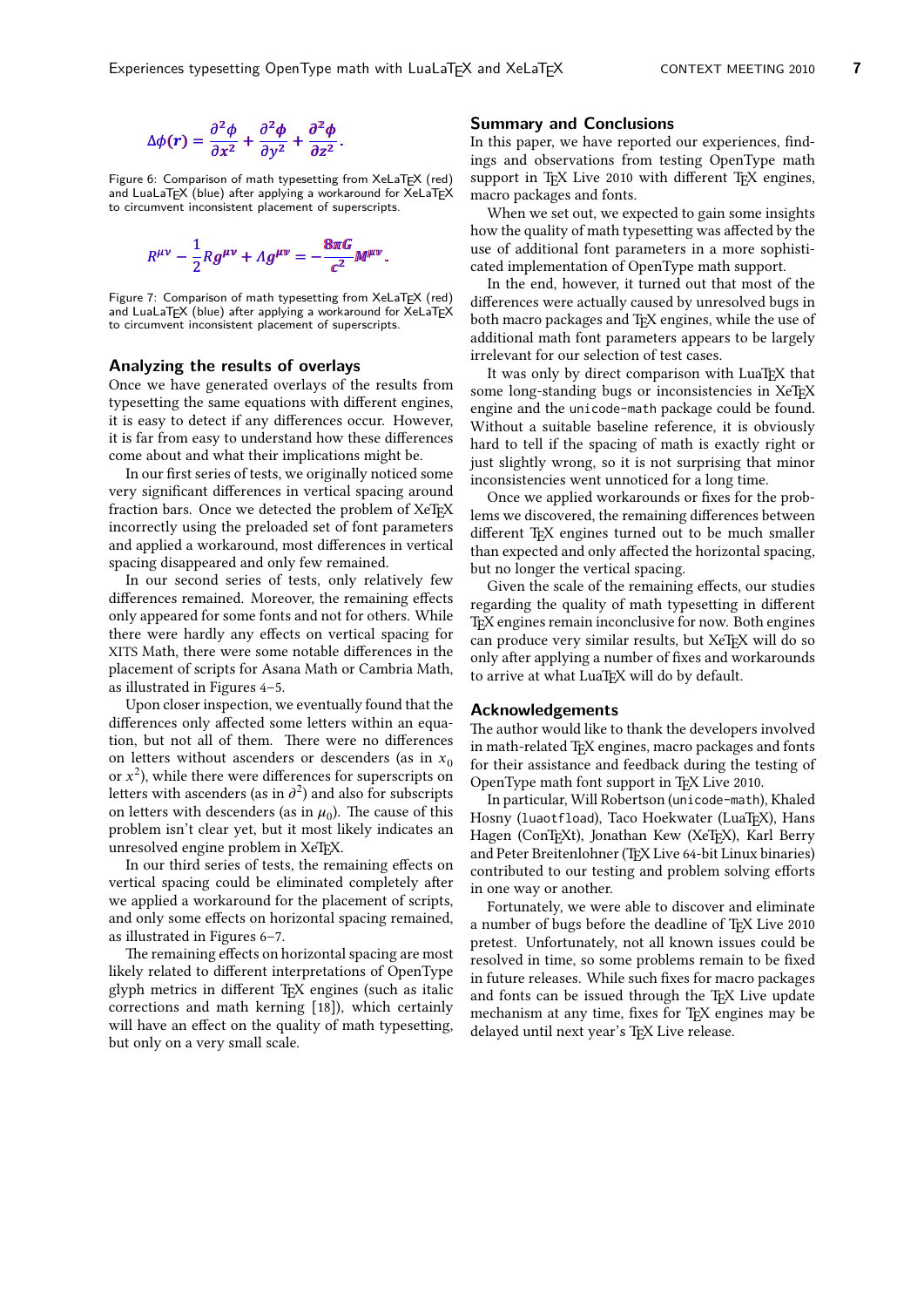,

# **Cambria Math Example**

Vector calculus:

$$
\nabla \phi(r) = \frac{\partial \phi}{\partial x} \mathbf{e}_x + \frac{\partial \phi}{\partial y} \mathbf{e}_y + \frac{\partial \phi}{\partial z} \mathbf{e}_z,
$$

$$
\Delta \phi(r) = \frac{\partial^2 \phi}{\partial x^2} + \frac{\partial^2 \phi}{\partial y^2} + \frac{\partial^2 \phi}{\partial z^2}.
$$

Maxwell equations (differential form):

$$
\operatorname{div} \varepsilon_0 \boldsymbol{E} = \lambda, \quad \operatorname{div} \boldsymbol{B} = 0,
$$

$$
\operatorname{rot} \boldsymbol{E} = -\frac{\partial \boldsymbol{B}}{\partial t}, \quad \operatorname{rot} \frac{\boldsymbol{B}}{\mu_0} = \boldsymbol{j} + \frac{\partial \varepsilon_0 \boldsymbol{E}}{\partial t}.
$$

Maxwell equations (integral form):

$$
\int_{F} \varepsilon_{0} \mathbf{E} \cdot d\mathbf{f} = \int_{V} \lambda dV, \quad \int_{F} \mathbf{B} \cdot d\mathbf{f} = 0,
$$
  

$$
\oint_{C} \mathbf{E} \cdot d\mathbf{l} = -\frac{d}{dt} \int_{F} \mathbf{B} \cdot d\mathbf{f},
$$
  

$$
\oint_{C} \frac{\mathbf{B}}{\mu_{0}} \cdot d\mathbf{l} = \int_{F} \left( \mathbf{j} + \frac{\partial \varepsilon_{0} \mathbf{E}}{\partial t} \right) \cdot d\mathbf{f}.
$$

Electromagnetic wave equations:

$$
\Delta E - \frac{1}{c^2} \frac{\partial^2 E}{\partial t^2} = \frac{1}{\varepsilon_0} \nabla \lambda + \mu_0 \frac{\partial \boldsymbol{j}}{\partial t},
$$

$$
\Delta \boldsymbol{B} - \frac{1}{c^2} \frac{\partial^2 \boldsymbol{B}}{\partial t^2} = -\mu_0 \operatorname{rot} \boldsymbol{j}.
$$

Energy-mass equation (special relativity):

$$
E = \frac{m_0 c^2}{\sqrt{1 - v^2/c^2}}.
$$

Einstein field equation (general relativity):

$$
R^{\mu\nu}-\frac{1}{2}Rg^{\mu\nu}+ \Lambda g^{\mu\nu}=-\frac{8\pi G}{c^2}M^{\mu\nu}
$$

Schrödinger equation (quantum mechanics):

$$
i\hbar \frac{\partial \psi}{\partial t} = \hat{H} \psi = \frac{1}{2m} \left( \frac{\hbar}{i} \nabla - qA \right)^2 \psi + q\phi \psi.
$$

.

Dirac equation (relativistic quantum mechanics):

$$
\gamma^{\alpha} \bigg( \frac{\hbar}{i} \partial_{\alpha} - q A_{\alpha} \bigg) \psi + m_0 c \psi = 0.
$$

Figure 8: Sampling of equations typeset with LuaLaTFX using Cambria and Cambria Math.

## **Asana Math Example**

Vector calculus:

$$
\nabla \phi(r) = \frac{\partial \phi}{\partial x} e_x + \frac{\partial \phi}{\partial y} e_y + \frac{\partial \phi}{\partial z} e_z
$$

$$
\Delta \phi(r) = \frac{\partial^2 \phi}{\partial x^2} + \frac{\partial^2 \phi}{\partial y^2} + \frac{\partial^2 \phi}{\partial z^2}.
$$

Maxwell equations (differential form):

$$
\operatorname{div} \varepsilon_0 E = \lambda, \quad \operatorname{div} B = 0,
$$
  

$$
\operatorname{rot} E = -\frac{\partial B}{\partial t}, \quad \operatorname{rot} \frac{B}{\mu_0} = j + \frac{\partial \varepsilon_0 E}{\partial t}.
$$

Maxwell equations (integral form):

$$
\int_{F} \varepsilon_{0} \mathbf{E} \cdot d\mathbf{f} = \int_{V} \lambda dV, \quad \int_{F} \mathbf{B} \cdot d\mathbf{f} = 0,
$$
  

$$
\oint_{C} \mathbf{E} \cdot d\mathbf{l} = -\frac{d}{dt} \int_{F} \mathbf{B} \cdot d\mathbf{f},
$$
  

$$
\oint_{C} \frac{\mathbf{B}}{\mu_{0}} \cdot d\mathbf{l} = \int_{F} \left( j + \frac{\partial \varepsilon_{0} \mathbf{E}}{\partial t} \right) \cdot d\mathbf{f}.
$$

Electromagnetic wave equations:

$$
\Delta E - \frac{1}{c^2} \frac{\partial^2 E}{\partial t^2} = \frac{1}{\varepsilon_0} \nabla \lambda + \mu_0 \frac{\partial j}{\partial t},
$$
  

$$
\Delta B - \frac{1}{c^2} \frac{\partial^2 B}{\partial t^2} = -\mu_0 \operatorname{rot} j.
$$

Energy-mass equation (special relativity):

$$
E = \frac{m_0 c^2}{\sqrt{1 - v^2/c^2}} \, .
$$

Einstein field equation (general relativity):

$$
R^{\mu\nu} - \frac{1}{2} R g^{\mu\nu} + \Lambda g^{\mu\nu} = - \frac{8 \pi G}{c^2} M^{\mu\nu}
$$

Schrödinger equation (quantum mechanics):

$$
i\hbar \frac{\partial \psi}{\partial t} = \widehat{H} \psi = \frac{1}{2m} \left( \frac{\hbar}{i} \nabla - qA \right)^2 \psi + q\phi \psi.
$$

.

Dirac equation (relativistic quantum mechanics):

$$
\gamma^{\alpha} \bigg( \frac{\hbar}{i} \partial_{\alpha} - q A_{\alpha} \bigg) \psi + m_0 c \psi = 0 \, .
$$

Figure 9: Sampling of equations typeset with LuaLaTFX using TEX Gyre Pagella and Asana Math.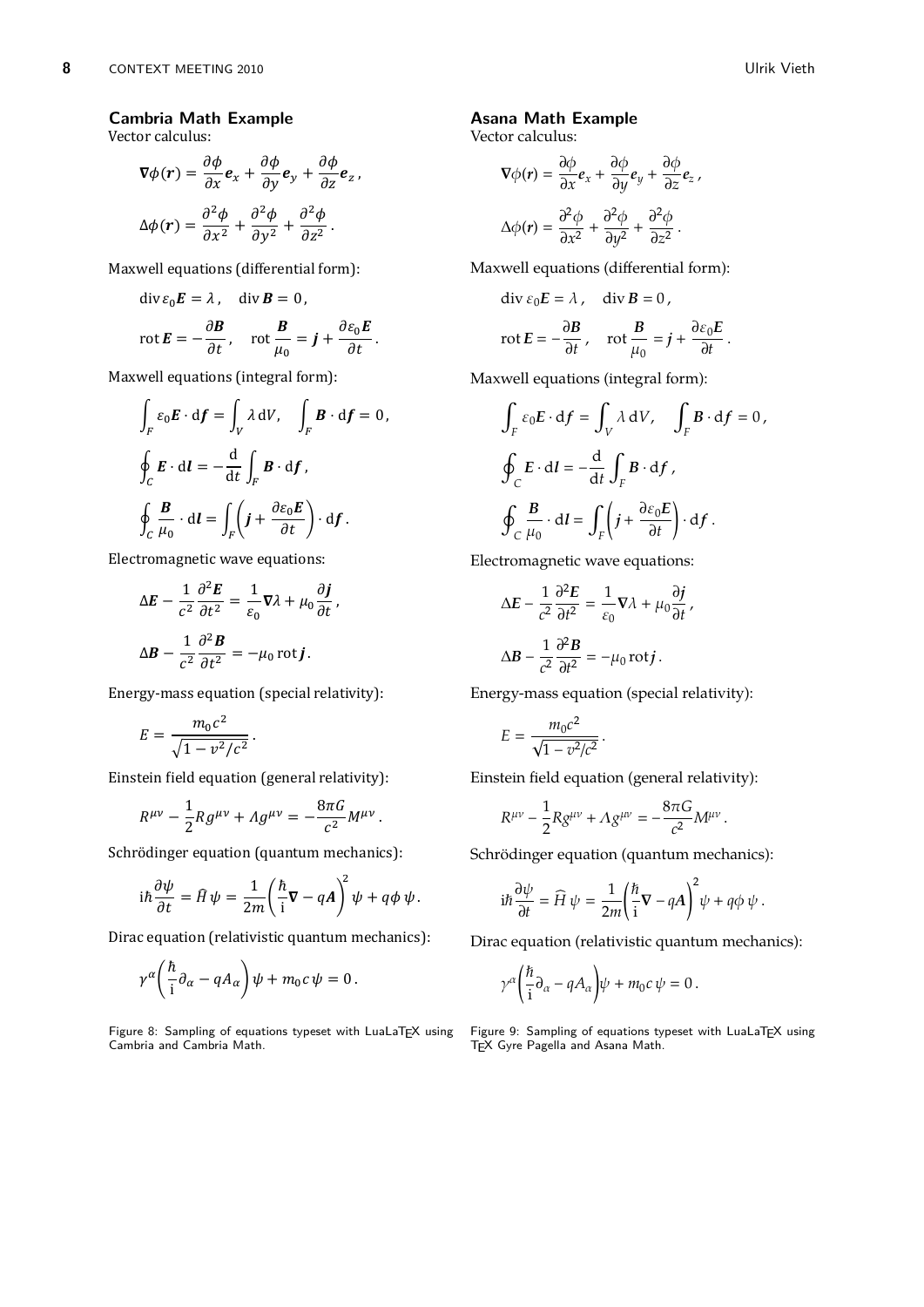∂ϕ

## **XITS Math Example**

Vector calculus:

$$
\nabla \phi(r) = \frac{\partial \phi}{\partial x} e_x + \frac{\partial \phi}{\partial y} e_y + \frac{\partial \phi}{\partial z} e_z,
$$
  

$$
\Delta \phi(r) = \frac{\partial^2 \phi}{\partial x^2} + \frac{\partial^2 \phi}{\partial y^2} + \frac{\partial^2 \phi}{\partial z^2}.
$$

Maxwell equations (differential form):

$$
\operatorname{div} \varepsilon_0 \boldsymbol{E} = \lambda, \quad \operatorname{div} \boldsymbol{B} = 0,
$$

$$
\operatorname{rot} E = -\frac{\partial \boldsymbol{B}}{\partial t}, \quad \operatorname{rot} \frac{\boldsymbol{B}}{\mu_0} = \boldsymbol{j} + \frac{\partial \varepsilon_0 E}{\partial t}.
$$

Maxwell equations (integral form):

$$
\int_{F} \varepsilon_{0} E \cdot d\mathbf{f} = \int_{V} \lambda dV, \quad \int_{F} \mathbf{B} \cdot d\mathbf{f} = 0,
$$
  

$$
\oint_{C} E \cdot d\mathbf{l} = -\frac{d}{dt} \int_{F} \mathbf{B} \cdot d\mathbf{f},
$$
  

$$
\oint_{C} \frac{\mathbf{B}}{\mu_{0}} \cdot d\mathbf{l} = \int_{F} \left( \mathbf{j} + \frac{\partial \varepsilon_{0} E}{\partial t} \right) \cdot d\mathbf{f}.
$$

,

.

Electromagnetic wave equations:

$$
\Delta E - \frac{1}{c^2} \frac{\partial^2 E}{\partial t^2} = \frac{1}{\epsilon_0} \nabla \lambda + \mu_0 \frac{\partial \mathbf{j}}{\partial t}
$$

$$
\Delta \mathbf{B} - \frac{1}{c^2} \frac{\partial^2 \mathbf{B}}{\partial t^2} = -\mu_0 \operatorname{rot} \mathbf{j} \, .
$$

Energy-mass equation (special relativity):

$$
E = \frac{m_0 c^2}{\sqrt{1 - v^2/c^2}}.
$$

Einstein field equation (general relativity):

$$
R^{\mu\nu} - \frac{1}{2} R g^{\mu\nu} + A g^{\mu\nu} = -\frac{8\pi G}{c^2} M^{\mu\nu}
$$

Schrödinger equation (quantum mechanics):

$$
i\hbar \frac{\partial \psi}{\partial t} = \hat{H} \psi = \frac{1}{2m} \left( \frac{\hbar}{i} \nabla - q \mathbf{A} \right)^2 \psi + q \phi \psi.
$$

Dirac equation (relativistic quantum mechanics):

$$
\gamma^{\alpha} \bigg( \frac{\hbar}{i} \partial_{\alpha} - q A_{\alpha} \bigg) \psi + m_0 c \psi = 0 \, .
$$

Figure 10: Sampling of equations typeset with LuaLaT<sub>E</sub>X using  $\;\;$  Figure 11: Sampling of equations typeset with LuaLaT<sub>E</sub>X using XITS and XITS Math.

#### **Neo Euler Example**

Vector calculus:

$$
\nabla \Phi(\mathbf{r}) = \frac{\partial \Phi}{\partial x} \mathbf{e}_x + \frac{\partial \Phi}{\partial y} \mathbf{e}_y + \frac{\partial \Phi}{\partial z} \mathbf{e}_z,
$$
  

$$
\Delta \Phi(\mathbf{r}) = \frac{\partial^2 \Phi}{\partial x^2} + \frac{\partial^2 \Phi}{\partial y^2} + \frac{\partial^2 \Phi}{\partial z^2}.
$$

Maxwell equations (differential form):

$$
\operatorname{div}\varepsilon_0\mathsf{E}=\lambda\,,\quad \operatorname{div}\mathsf{B}=0\,,
$$

$$
\text{rot}\,\mathsf{E}=-\frac{\partial\mathsf{B}}{\partial\mathsf{t}}\,,\quad\text{rot}\,\frac{\mathsf{B}}{\mu_0}=\mathsf{j}+\frac{\partial\boldsymbol{\varepsilon}_0\mathsf{E}}{\partial\mathsf{t}}\,.
$$

Maxwell equations (integral form):

$$
\int_{F} \epsilon_{0} \mathbf{E} \cdot d\mathbf{f} = \int_{V} \lambda dV, \quad \int_{F} \mathbf{B} \cdot d\mathbf{f} = 0,
$$
  

$$
\oint_{C} \mathbf{E} \cdot d\mathbf{l} = -\frac{d}{dt} \int_{F} \mathbf{B} \cdot d\mathbf{f},
$$
  

$$
\oint_{C} \frac{\mathbf{B}}{\mu_{0}} \cdot d\mathbf{l} = \int_{F} \left( \mathbf{j} + \frac{\partial \epsilon_{0} \mathbf{E}}{\partial t} \right) \cdot d\mathbf{f}.
$$

Electromagnetic wave equations:

$$
\Delta E - \frac{1}{c^2} \frac{\partial^2 E}{\partial t^2} = \frac{1}{\epsilon_0} \nabla \lambda + \mu_0 \frac{\partial j}{\partial t},
$$

$$
\Delta B - \frac{1}{c^2} \frac{\partial^2 B}{\partial t^2} = -\mu_0 \text{ rot } j.
$$

Energy-mass equation (special relativity):

$$
E=\frac{m_0c^2}{\sqrt{1-v^2/c^2}}.
$$

Einstein field equation (general relativity):

$$
R^{\mu\nu}-\frac{1}{2}Rg^{\mu\nu}+\Lambda g^{\mu\nu}=-\frac{8\pi G}{c^2}M^{\mu\nu}.
$$

Schrödinger equation (quantum mechanics):

$$
i\hbar\frac{\partial\psi}{\partial t} = \hat{H}\psi = \frac{1}{2m}\left(\frac{\hbar}{i}\nabla - q\mathbf{A}\right)^2\psi + q\varphi\psi.
$$

Dirac equation (relativistic quantum mechanics):

$$
\gamma^{\alpha}\left(\frac{\hbar}{i}\partial_{\alpha}-qA_{\alpha}\right)\psi+m_{0}c\,\psi=0.
$$

T<sub>E</sub>X Gyre Pagella and Neo Euler.